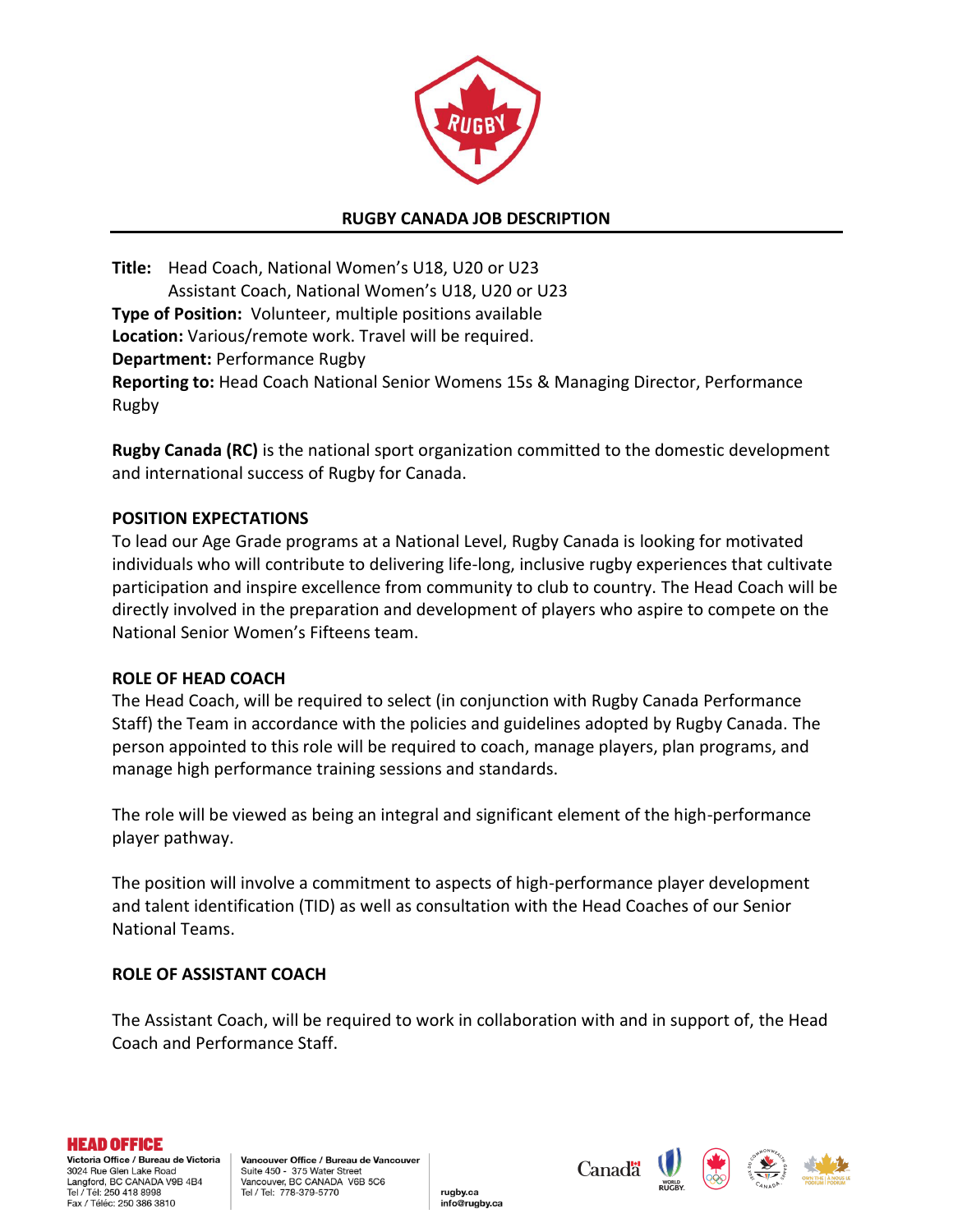

The role will be viewed as being an integral and significant element of the high-performance player pathway in accordance with the policies and guidelines adopted by Rugby Canada. The person appointed to this role will be required to coach and assist in managing players, plan programs, and manage high performance training sessions and standards.

## **KEY RESPONSIBILITIES**

The **Head Coach** will perform the following roles and/or delivering the following outcomes:

- Select the National Team (in conjunction with Rugby Canada and Performance staff)
- Coach the team in lead up to and during: camps, competitions, tours and international fixtures
- Provide leadership (in conjunction with Rugby Canada) and participate in talent identification and development programs for women's Rugby from U18 to Senior National Team
- Must adhere to all Safe Sport Policies and communicate all expected standards of behavior
- **1. Select the National Team** (in conjunction with Rugby Canada)
- Identify all players in contention for selection, utilising selection networks and viewing opportunities (camps, competitions, tournaments) to ensure the most thorough possible identification and screening of players.
- Consult with Rugby Canada Performance staff, Provincial and Regional coaching staff, academy staff, and National Senior Womens staff regarding identified contenders as determined and advised by Rugby Canada periodically.
- Adhere to Rugby Canada TID and selection policies and processes that address the geography of Canada and the seasonal variations of Rugby in Canada.
- **2. Coach the team** in lead up to and during: camps, competitions, tours and international fixtures
- Work cooperatively with the team's coaches, medical and management staff, in addition to the National Senior Women's Program staff.
- Provide leadership of the team and team management through effective interpersonal communication and the ability to address difficult problems and decisions appropriately.
- Help to establish and ensure adoption by the team and team management of a team vision, values, standards, and protocols that fit within the goals of Rugby Canada.
- Demonstrate personal credibility, honesty, high integrity, and show an ability to handle pressure and stress appropriately.
- Undertake and record player performance expectations with each player before the campaign.

rugby.ca

info@rugby.ca

#### **HEAD OFFICE**

Victoria Office / Bureau de Victoria 3024 Rue Glen Lake Road Langford, BC CANADA V9B 4B4 Tel / Tél: 250 418 8998 Fax / Téléc: 250 386 3810





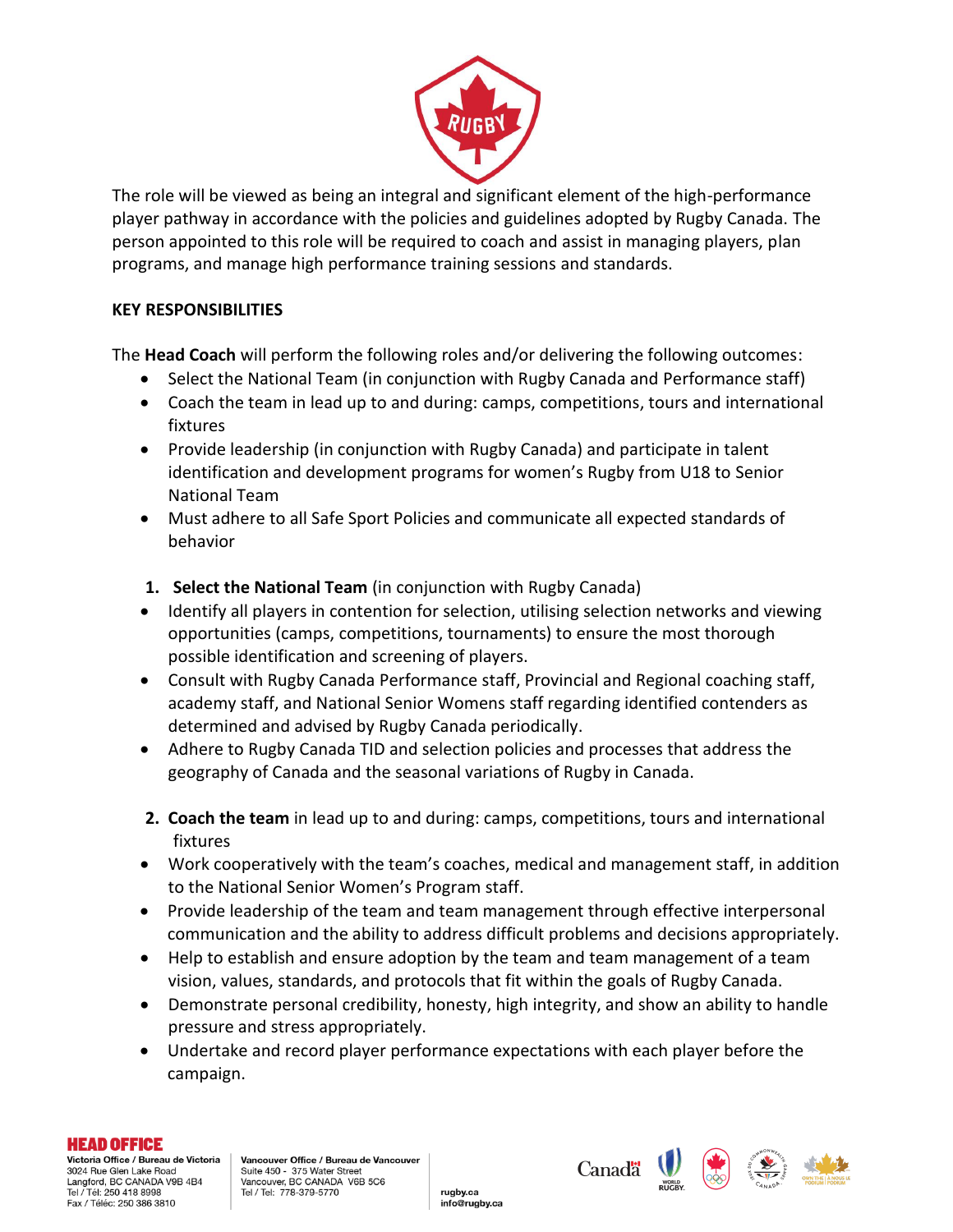

- Provide regular performance and development review feedback to each player with reference to match analysis information during the campaign.
- Provide technical and tactical coaching to individual players, mini-units, and the team as appropriate.
- Use and facilitate the use of technical specialist coaches where required.
- Develop well structured training sessions that provide team progressions in the areas of:
	- o Set play
	- o Attack
	- o Defence
	- o Open play
- Work closely with the team strength and conditioning coach to ensure that the players are provided with an appropriate fitness and training program to attain the required level of fitness and safety.
- Ensure that, following consultation and advice from the team's medical staff, each player's welfare, health, and safety is always given priority.
- Utilise available technologies to analyse, understand and develop individual and team performance, and conduct in–depth analysis of individual players, the team, and the opposition.
- Develop appropriate game plans, review and measure individual and team performance against these plans.
- Remain up to date with modern game development, including new laws and their impact on the game.
- Develop team protocols and standards with input from staff and players, and ensure these are maintained, and deal effectively and appropriately with any breach or conflict.
- Ensure that the team maintains an appropriate standard of discipline both on and off the field.
- **3. Provide leadership** (in conjunction with Rugby Canada) and participate in talent identification and development programs for women's Fifteens rugby
	- In conjunction with Rugby Canada staff, schedule, plan and promote player development opportunities for TID across Canada.
	- Work co-operatively with Provincial Development Officers, Regional Academy staff and university coaching staff to plan and promote TID and player development opportunities.
- Contribute constructively to any review or policy work and administrative matters of the team program, or other high-performance matters, as requested by Rugby Canada. Provide advice to coaches and/or selectors of the Senior National Team, other Rugby Canada programs and/or Provincial Sports Organisations on the ability, performance and fitness of players selected in your Team as requested.

rugby.ca

info@rugby.ca

#### **HEAD OFFICE**

Victoria Office / Bureau de Victoria 3024 Rue Glen Lake Road Langford, BC CANADA V9B 4B4 Tel / Tél: 250 418 8998 Fax / Téléc: 250 386 3810





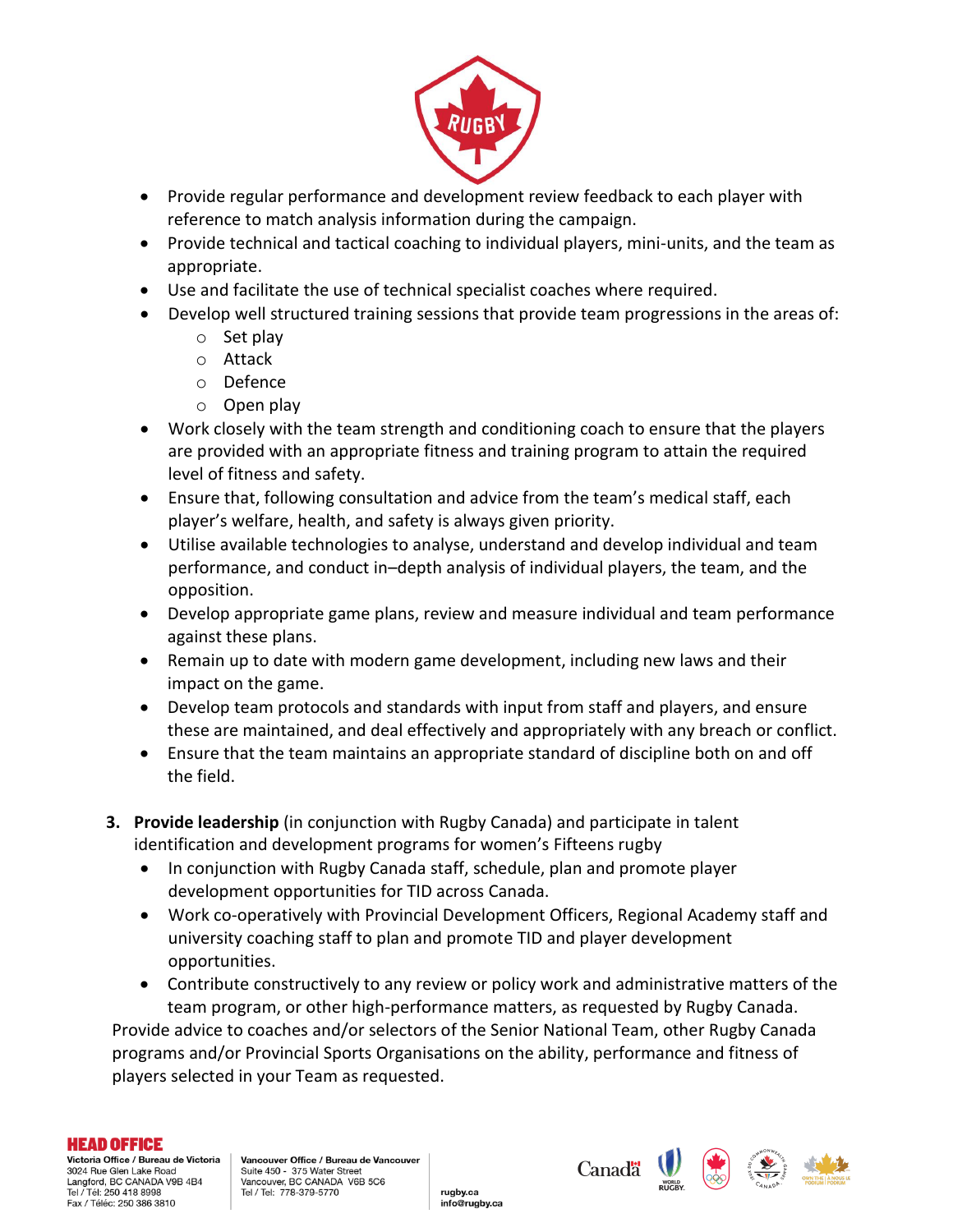

Develop relationships/networks with Rugby Canada and other coaches to contribute to the Rugby Canada High Performance Program and the creation of a pool of knowledge and best practices for the benefit of Canadian Rugby.

# **KEY COMPETENCIES**

- Knowledge and/or experience of National/International sport that may have been gained from a coaching, playing or administrative background, or some other involvement within the game that has required the individual to understand the needs of athletes, coaches, performance environments, etc.
- Excellent organizational, planning and communication skills.
- Computer literacy especially with Microsoft products (Excel, Word, Teams, PowerPoint, Outlook).
- Knowledge/understanding of marketing, communications, and public relations.
- Ability to speak French will be considered as a significant asset to the position.

# **REQUIRED SKILLS AND QUALIFICATIONS**

- An ability to work independently without supervision but in accordance with documented policy and procedure guidelines.
- A record of working as a team member, as well as a history of performing in situations that require self leadership and initiative.
- An ability to balance team / athletes needs and goals with those of the administration of Rugby Canada.
- A background that displays positive people management and people leadership skills and attributes.
- A background that displays excellent stakeholder relations and workplace co-operation.
- Canadian Safe Sport Training is an asset (will be a requirement to complete in the role)
- Ability to provide a Criminal Background Check and Vulnerable Sector Check
- Must be legally entitled to work in Canada
- Valid drivers' licence
- Valid Passport (for any international travel)

## **PERSONAL ATTRIBUTES & QUALIFICATIONS**

- Advanced level coaching accreditation preferable accompanied by recent experiences at coaching at provincial level or higher.
- High-level performance analysis skills would be an asset
- Knowledge and experience at managing assistant coaches and working co-operatively with team managers, strength and conditioning coaches, team medical staff and performance analysis personnel.
- An understanding of current best practice and a history of performing best practice as it applies to rugby coaching.

rugby.ca

info@rugby.ca

#### **HEAD OFFICE**

Victoria Office / Bureau de Victoria 3024 Rue Glen Lake Road Langford, BC CANADA V9B 4B4 Tel / Tél: 250 418 8998 Fax / Téléc: 250 386 3810